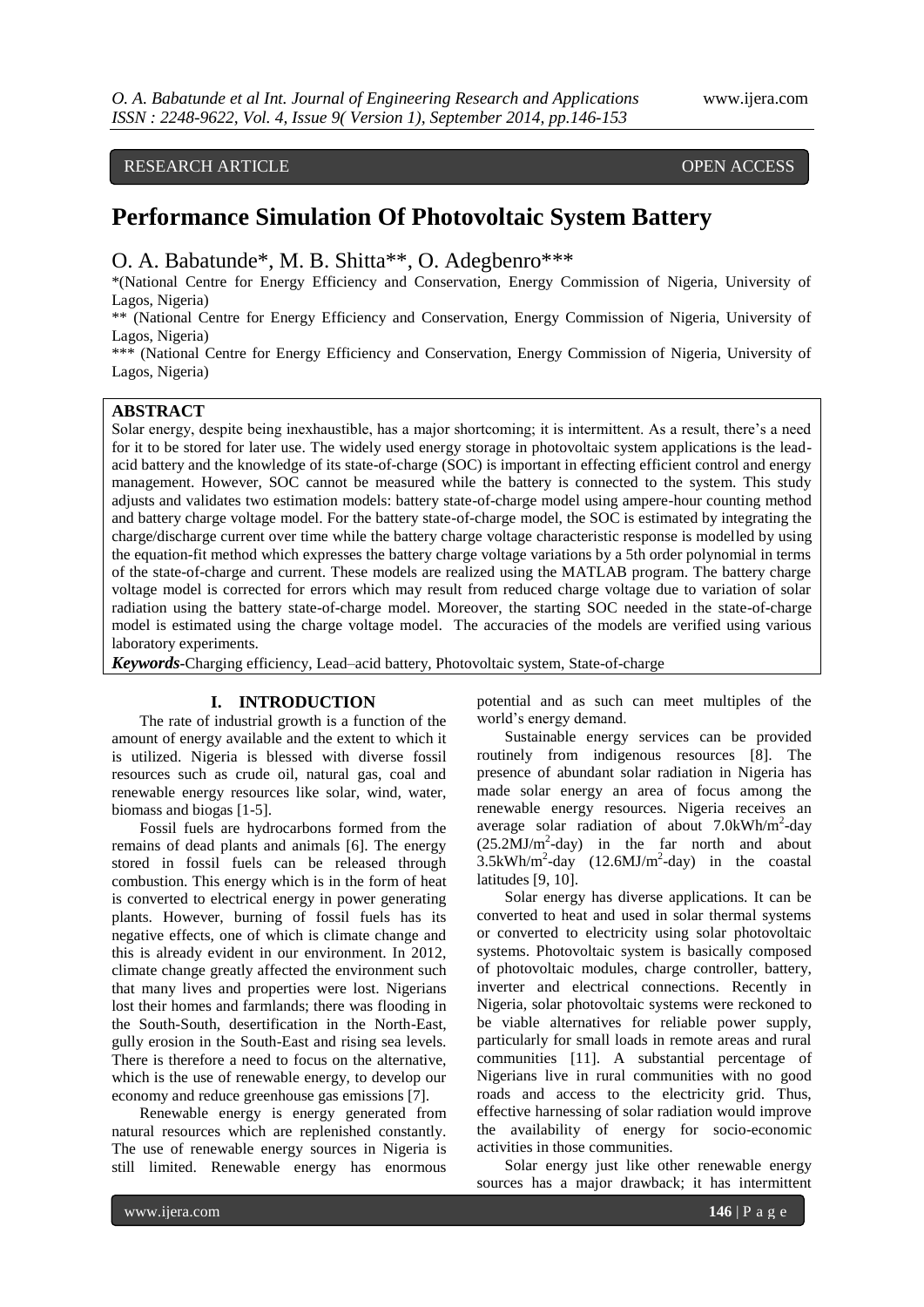production. Consequently, integrating these energy forms into the power system creates the challenge of finding a balance between energy supply and demand. The solution to this challenge is energy storage and it requires the development of technologies and approaches to store the energy produced during sunny periods for use at latter times [12].

For solar photovoltaic applications, batteries are the technological solution most commonly used for energy storage. Batteries provide the most costeffective solution for energy storage for small- to medium-sized autonomous power systems [13]. The main functions performed by batteries in solar photovoltaic systems include storing energy when the sun shines for use at night or during cloudy days, supplying higher currents than what the photovoltaic modules can deliver when necessary, and regulating voltage fluctuations which could damage the connected loads.

Deep cycle battery is the battery type suitable for photovoltaic applications because it can withstand continuous deep discharges without damage. The amount of energy the battery can store and deliver is known as the battery capacity and it is rated in amp hour (Ah). The capacity of the battery is related to the amount of electrolyte in the battery, the quantity of the active materials and the surface area of the plates. It is determined by the manufacturer based on the battery's constant discharge over a period of time. The capacity is specified at a specific discharge rate, the most common rates being 20-hour rate and the 100-hour rate. For example, a battery rated at 200Ah for 20-hour rate will deliver a current of 10A for 20 hours under standard temperature conditions  $(25^{\circ}$ C or 77F). C-rate is also used in specifying the discharge rate; it is expressed as a multiple or fraction of the rated capacity of the battery. 1C- rate means that the discharge current will discharge the battery in 1 hour. 20-hour rate thus denotes C/20 rate while 100-hour rate denotes C/100 rate. Battery capacity decreases with increase in C-rate; the higher the discharge rate, the lower the battery capacity and vice versa.

An important parameter of a battery under use is the battery's state of charge (SOC). SOC is the amount of energy presently stored in the battery expressed as a percentage of its nominal rated capacity  $(0\%$  = fully discharged;  $100\%$  = fully charged). Conversely, the depth of discharge (DoD) is the amount of energy drawn from the battery expressed as a percentage of its nominal rated capacity. For most battery types, total discharge is not recommended because it could damage the battery. Batteries are very sensitive to overloading and deep discharges; hence, knowledge of the battery's SOC during use is essential.

However, the battery's SOC is a non-measurable quantity. It can be deduced from the battery's open

circuit voltage which cannot be measured without disconnecting the battery from the system [14]. SOC determination of the battery shows the user its remaining usable charge before recharging, and this prevents irreversible damage to the battery in a condition of extremely low or high state-of-charge [15,16]. To enhance battery performance, an adequate prediction of the SOC is necessary; hence the motivation for this research.

# **II. BATTERY PERFORMANCE MODELS**

The battery performance models used are battery state-of-charge and battery charge voltage models.

#### **2.1 Battery State-of-Charge Model**

The SOC of a battery is the fraction of the battery's current capacity at any given instant relative to its nominal capacity [17].

$$
SOC = \frac{c}{c_{bat}} \tag{1}
$$

where C is the (available) current capacity of the battery and  $C_{bat}$  its nominal capacity.

The current state-of-charge can be estimated by adding the charge flow into the battery to the state-ofcharge at the starting point.

$$
SOC = SOC0 + charge flow into the battery
$$
\n(2)

To determine the SOC, it is essential to know the battery SOC at the starting point, the charge (or discharge) current and the charge (or discharge) time [18]:

$$
SOC = SOC_0 + \int_{t_0}^{t} \left(\frac{I_{bat}}{C_{bat}}\right) d\tau
$$
 (3)

where  $SOC_0$  is the battery SOC at the starting point;  $t_0$  and t are the time of the starting point and the time of interest, respectively in hours;  $C_{bat}$  is the battery capacity in Ampere-hour;  $I_{bat}$  is the battery current in Amperes. (3)represents the calculation of battery SOC for ideal batteries.

The ampere-hour counting method estimates the remaining energy of the battery by accumulating the charge transported into or out of the battery by integrating the charging and discharging currents over time. Consequently, accurate measurements depend on accurate determination of the initial SOC and battery currents [19,20].

Losses occur during battery charging and discharging and during storing periods:

$$
SOC = SOC_0[1 - \frac{\sigma}{24}(t - t_0)] + \int_{t_0}^t \left(\frac{l_{bat} \eta_{bat}}{c_{bat}}\right) d\tau
$$
 (4)

where  $\sigma$  is the daily self-discharge rate which depends on the accumulated charge and the battery state of health [21]. Self-discharge rate occurs naturally in primary and secondary batteries and it results in loss of capacity with storage time [22]. 0.2%/day is used in this study;  $\eta_{bat}$  is the battery charging and discharging efficiency. There is no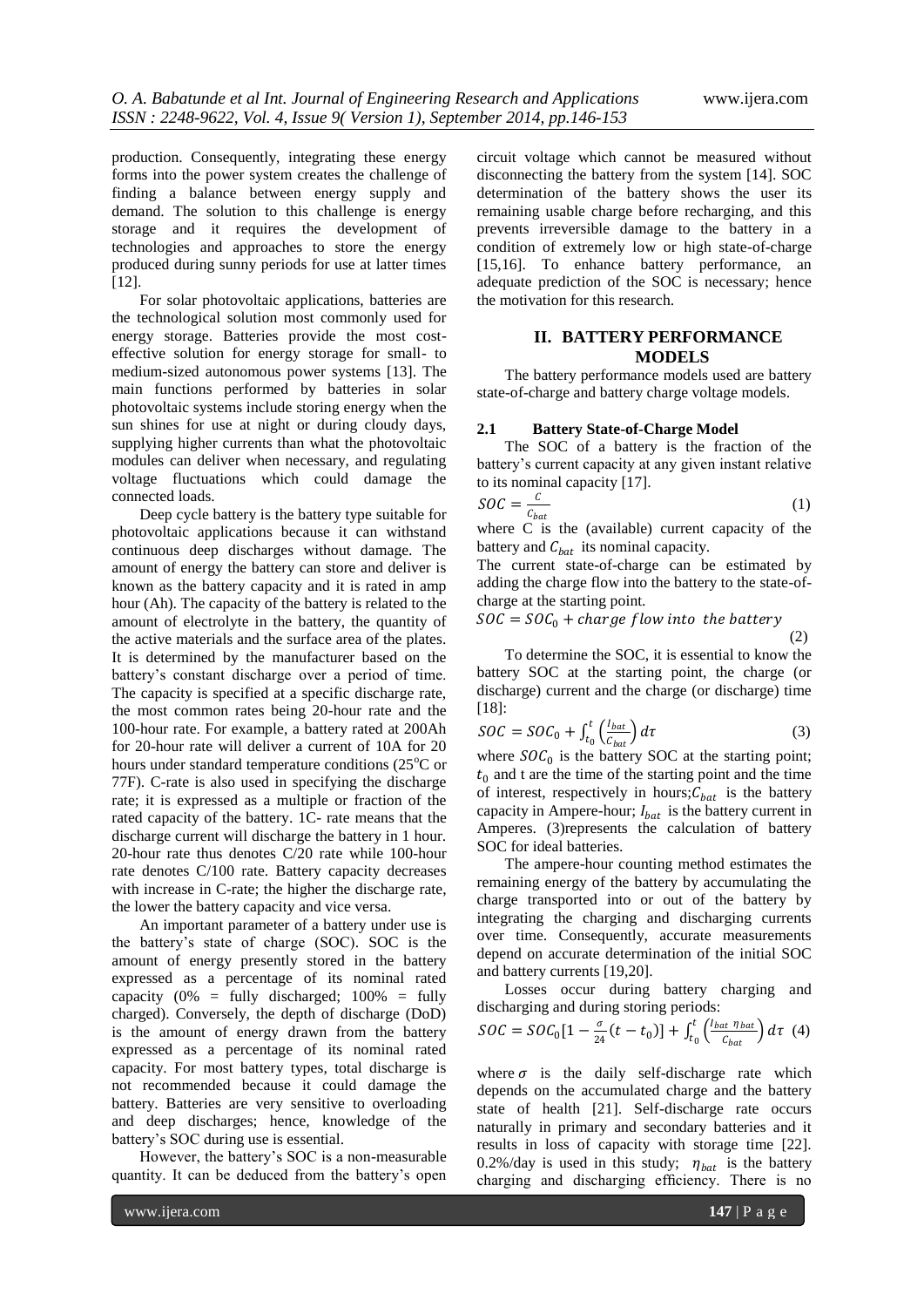opposition during discharge, so the discharge efficiency considered as 100%. However, the efficiency is lower during charge because a fraction of the input energy is stored in the battery; an approximation of 90% is used [19].

The battery capacity is dependent on temperature. It reduces as temperature decreases. Varying methods of estimating the dependence of nominal battery capacity on temperature have been proposed [19,23,24].

The changes in battery capacity can be expressed by using the temperature coefficient  $\delta_c$ :

 $C_{bat} = C'_{bat} (1 + \delta_c (T_{bat} - 298.15))$  (5) where  $C_{bat}$  is the available or practical capacity of the battery when the battery temperature is  $T_{bat}$  in Ampere-hours;  $C'_{bat}$  is the nominal or rated capacity of the battery, which is the value of the capacity given by the manufacturer as the standard value that characterizes this battery;  $\delta_c = 0.006$ , a temperature coefficient of  $0.6\%/0$ °C, is usually used unless otherwise specified by the manufacturer [25].

Batteries have their best performance at room temperature, and any variation towards high or low temperature changes the performance and/or longevity. At higher temperature, the battery performance is improved by lowering its internal resistance and speeding up its chemical activity. However, the battery life is shortened if the battery is operated in that state for a long period of time [26].

If the cable losses in the system are neglected, then the battery current  $I_{bat}$  can be simply described by:

$$
I_{bat} = \frac{P_{solar} - P_{Load} / \bar{n}_{inverse}}{V_{bat}} \tag{6}
$$

where  $P_{solar}$  and  $P_{load}$  are the power of the PV array and load respectively in Watts.  $V_{bat}$  is the battery voltage in Volts.

#### **2.2 Battery Charge Voltage Model**

The equation-fit method is used to model the battery floating charge voltage characteristic response under both charging and discharging conditions. This expresses the battery charge voltage variations by a polynomial in term of the battery SOC and the battery current [19]:

$$
V'_{bat} = a(SOC)^5 + b(SOC)^4 + c(SOC)^3 + d(SOC)^2 + e(SOC) + f
$$
 (7)

where  $V'_{bat}$  is the battery floating charge voltage. To account for the temperature effect on battery voltage predictions, the temperature coefficient is applied [25]:

$$
V_{bat} = V'_{bat} + \delta_v (T_{bat} - 298.15)
$$
 (8)

where  $V_{bat}$  is the calibrated voltage of the battery considering the temperature effects. The temperature coefficient  $\delta_v$  is assumed to be constant of -4  $mV^{0}C/2$  V cell (away from 25<sup>0</sup>C) for the considered battery temperature range

Parameters a–f in (7)are functions of the battery current  $I_{bat}$  and can be calculated by a fourth degree polynomial equation:

$$
\begin{pmatrix} a \\ b \\ c \\ d \\ e \\ f \end{pmatrix} = \begin{pmatrix} a1 & a2 & a3 & a4 & a5 \\ b1 & b2 & b3 & b4 & b5 \\ c1 & c2 & c3 & c4 & c5 \\ d1 & d2 & d3 & d4 & d5 \\ e1 & e2 & e3 & e4 & e5 \\ f1 & f2 & f3 & f4 & f5 \end{pmatrix} \begin{pmatrix} I_{bat}^4 \\ I_{bat}^2 \\ I_{bat}^2 \\ I_{bat} \\ I_{bat} \end{pmatrix}
$$
(9)

The parameters  $a_1$ ,  $a_2$ ,  $a_3$ , ...,  $f_3$ ,  $f_4$ ,  $f_5$  are determined using the Least Squares Fitting method by fitting the equations to the battery performance data, which are acquired by experimental tests.

# **III. EXPERIMENTAL VALIDATION OF THE PERFORMANCE MODELS**

#### **3.1 Measurement and Data Acquisition System**

Cadex C8000 which is an advanced programmable battery testing system was used to measure the voltages and state-of-charge of the battery. It was also used to charge and discharge the battery at different currents.

#### **3.2 Experimental Set Up**

Fig. 1 shows the set up for the experiment. It includes the advanced programmable battery testing system (Cadex C8000) with its accessories such as the alligator clips, a computer system (used for real time monitoring of the experiment and data storage), and the battery. The battery used is a Newmax SG 800H SOLAR GEL Battery which is a sealed rechargeable solar gel battery. Its capacity is 12V 80Ah / 10Hr rate with cyclic use of 30% DOD - 1800 cycles or 50% DOD - 1000 cycles. Its dimensions (LxBxH) are 260mm x 169mm x 208mm with terminal height of 228mm and weight of 21.5kg. It has anti-corrosive lead calcium alloy used in harmony with the GEL electrolyte to reduce sulfation effect. It is maintenance free and has anti-explosion filter and safety valves prevent gas leakage when overcharged [27].



Figure 1: Experimental Set Up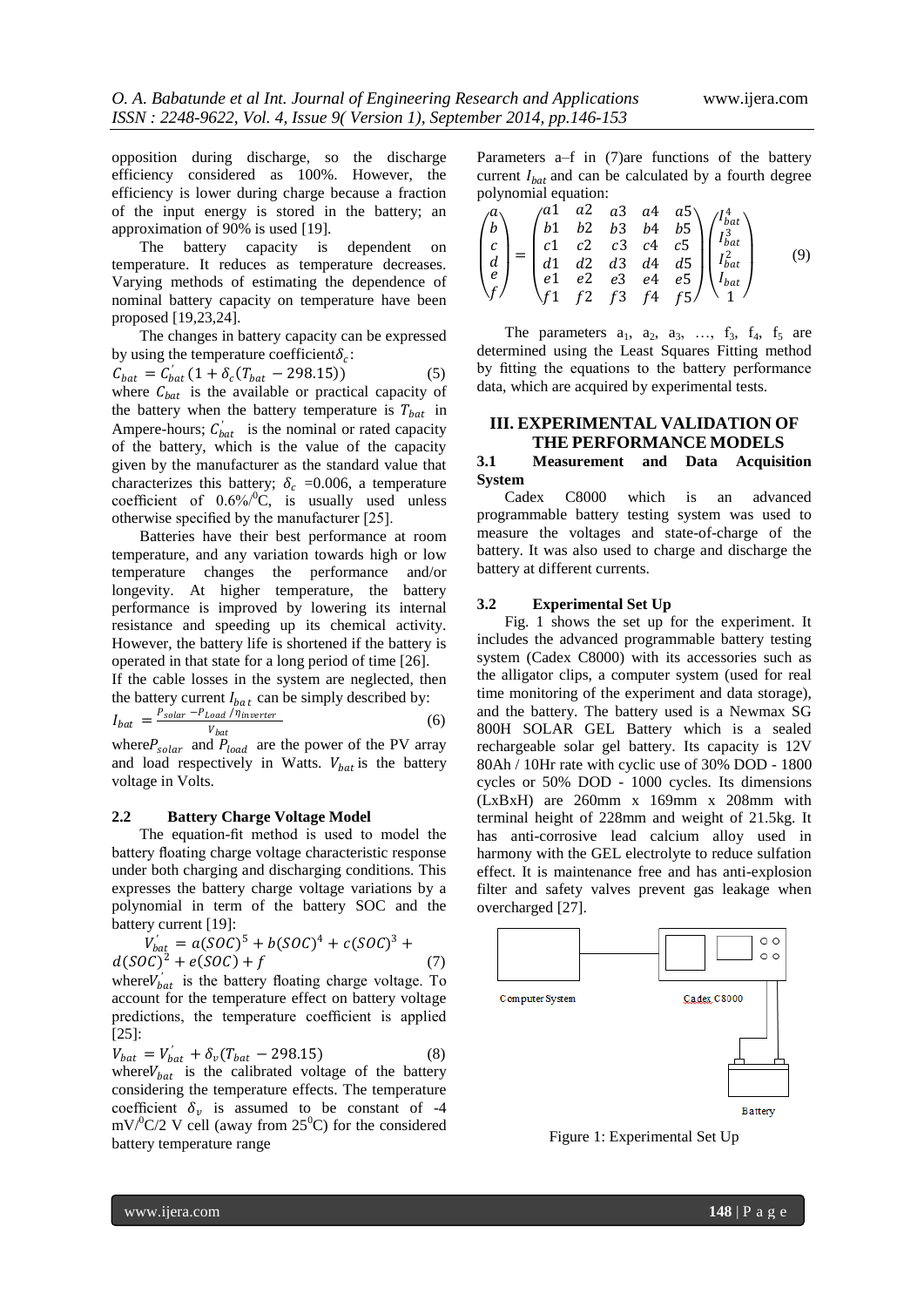# **3.3 Experimental Test Procedure to Determine Parameters a, b, c, d, e and f**

In order to obtain the battery voltage response under different currents, the following procedures are taken [19]:

- i. The battery is charged with a constant charging current  $I_{charge}$  to the maximum charge voltage of 14.4V with the voltages recorded at regular intervals.
- ii. The battery is then held at the maximum charge voltage for 20 hours.
- iii. The battery is discharged at a constant discharging current  $I_{disc \, harge}$  until the battery voltage drops to the end-of-discharge voltage of 10.5V. The voltages are also recorded at regular intervals.
- iv. These two steps constitute a testing cycle. Then, the current rate is changed and the two procedures repeated to finish other cycles.

The data logging rate used is 60 seconds intervals.

The battery SOC under charging conditions can be calculated using the equation:

$$
SOC = \frac{Q_{bat}}{C_{bat}} = \frac{\int_0^t I_{charge} \eta_{bat} dt}{C_{bat}} \tag{10}
$$

where  $Q_{bat}$  is the ampere hour number charged to or discharged from the battery in Ah.

The battery SOC under discharging conditions is calculated by:

$$
SOC = \frac{c_{bat} - Q_{bat}}{c_{bat}} = \frac{c_{bat} - \int_0^t I_{disc \, harge} \, dt}{c_{bat}} \tag{11}
$$

Parameters a–f are computed for different values of battery currents using MATLAB. Least square fitting is used to fit the polynomial equations into experiment data.

#### **3.4 Battery Charging Efficiency**

Since there is no opposition to the flow of current during discharge and the discharging efficiency is considered to be 100%, therefore, the charging efficiency can be calculated as:

$$
Efficiency = \frac{E_{out}}{E_{in}} \times 100\%
$$
 (12)

 $E_{out}$  is the output energy from the battery and  $E_{in}$  is the total energy input.

$$
\eta = \frac{E_D}{E_C} \times 100\% = \frac{\int_0^t I_{disc \, harge} \, V_{bat} \, dt}{\int_0^t I_{charge} \, V_{bat} \, dt} \tag{13}
$$

 $E_D$  is total energy during discharging and  $E_C$  is total energy during charging. The integration in (13) is solved using Simpson's rule.

#### **3.5 Model Application to Measured Data**

An experiment [28] was conducted at the University of Lagos, Akoka-Yaba, Lagos (GPS Coordinates:  $6.519162^{\circ}N$ ,  $3.399284^{\circ}E$ ) where solar photovoltaic module current readings were taken starting at 8:30am to 5:00pm at an interval of 30mins

over a month period. The average daily values of the current readings are shown in Fig. 2.



Figure 2: Variation of average daily illuminance and current output at regular time intervals

The time series current is simulated using the advanced programmable battery testing system (Cadex C8000) with the following custom program used:

- Discharge at 0.1C
- Charge battery at 1.875A for 30 minutes
- Charge battery at 2.083A for 30 minutes
- Charge battery at 2.15A for 30 minutes
- Charge battery at 2.517A for 30 minutes
- Charge battery at 1.2A for 30 minutes
- Charge battery at 2.45A for 30 minutes
- Charge battery at 2.283A for 30 minutes
- Charge battery at 1.88A for 30 minutes
- Charge battery at 3.2A for 30 minutes
- Charge battery at 3.333A for 30 minutes
- Charge battery at 2.75A for 30 minutes
- Charge battery at 2.7865A for 30 minutes
- Charge battery at 2.457A for 30 minutes
- Charge battery at 3.2A for 30 minutes
- Charge battery at 2.671A for 30 minutes
- Charge battery at 2.2A for 30 minutes
- Charge battery at 1.486A for 30 minutes
- Charge battery at 1.071A for 30 minutes

The corresponding time series battery voltages are obtained and the graphical illustration shown in Fig. 3.



Figure 3: PV module currents and the corresponding battery voltages simulated using Cadex C8000

The battery state-of-charge is estimated using the battery state-of-charge and charge voltage models. (7)is solved using bisection method.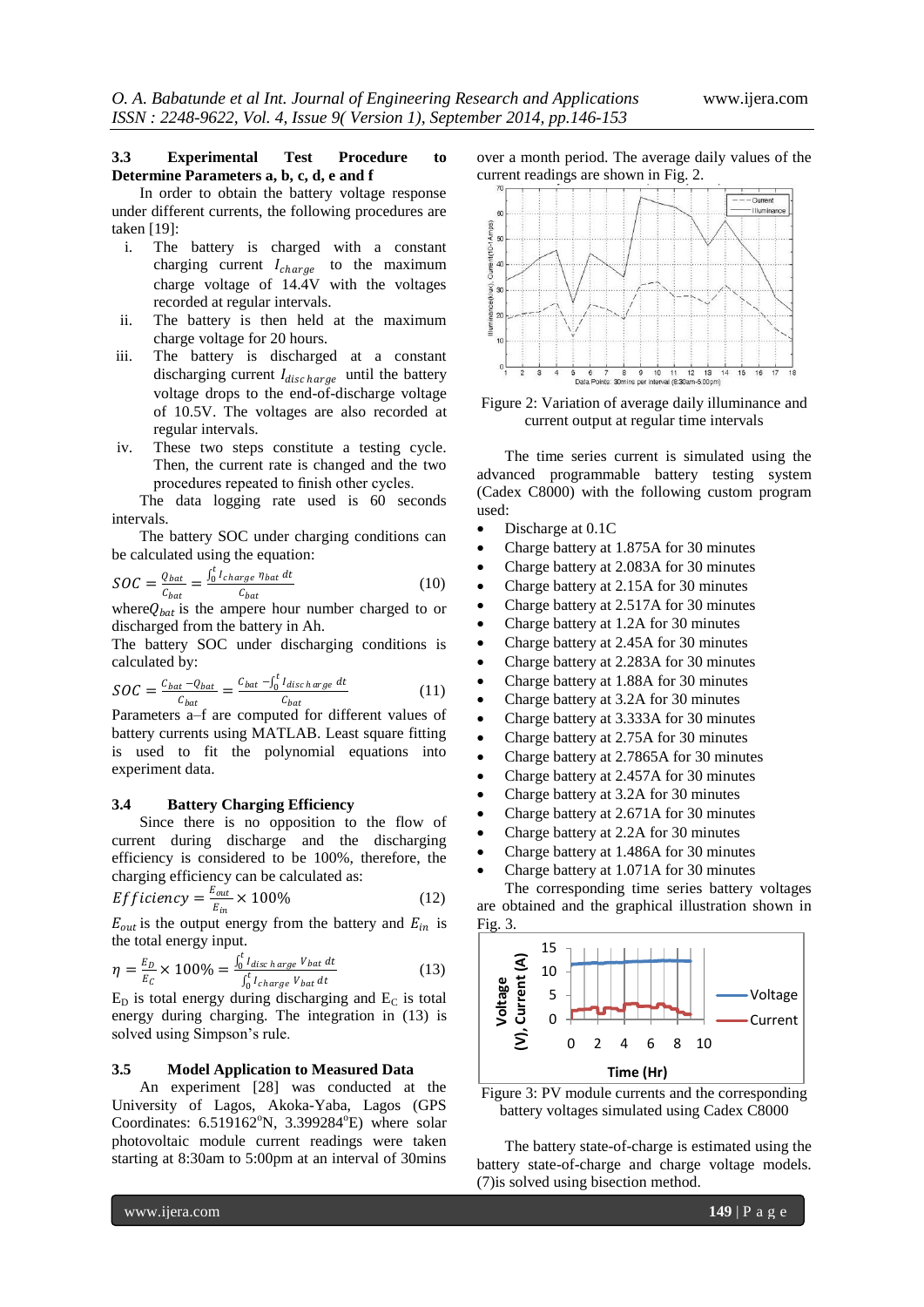By experiment, the state-of-charge at the end of each interval is gotten by discharging the battery to end-of-discharge using the following custom program:

- Discharge at 0.1C
- Charge battery at 1.875A for 30 minutes
- Discharge at 0.1C
- Charge battery at 1.875A for 30 minutes
- Charge battery at 2.083A for 30 minutes
- 
- Charge battery at 1.875A for 30 minutes
- Charge battery at 2.083A for 30 minutes
- Charge battery at 2.15A for 30 minutes
- Discharge at 0.1C etc.

# **IV. RESULTS AND DISCUSSION**

**4.1 Estimation of Parameters a1, a2, a3, …, f3, f4, f<sup>5</sup>** The parameters are determined using the Least

| $\bullet$ | Charge battery at 2.083A for 30 minutes |                                                                                                                 |                |    |     |  |           |  |           |                                         | Squares Fitting method. From experimental tests, the |             |             |            |            |             |       |
|-----------|-----------------------------------------|-----------------------------------------------------------------------------------------------------------------|----------------|----|-----|--|-----------|--|-----------|-----------------------------------------|------------------------------------------------------|-------------|-------------|------------|------------|-------------|-------|
| $\bullet$ |                                         | Discharge at 0.1C                                                                                               |                |    |     |  |           |  |           | parameters calculated using MATLAB are: |                                                      |             |             |            |            |             |       |
|           | άl                                      | a2                                                                                                              | a3             | a4 | a5  |  | ′−0.4927  |  | 7.8651    |                                         |                                                      | $-45.3569$  |             | 112.6562   |            | $-72.6767$  |       |
|           | b1                                      | b2                                                                                                              | b <sub>3</sub> | b4 | b5  |  | 1.2816    |  |           | $-20.3373$<br>$-285.5322$<br>116.4895   |                                                      |             | 176.8800    |            |            |             |       |
|           | c1                                      | c2                                                                                                              | c <sub>3</sub> | c4 | c5  |  | $-1.2527$ |  | 19.7574   |                                         |                                                      | $-112.3796$ | 271.6327    |            |            | $-160.6257$ | I < 0 |
|           | d1                                      | d2                                                                                                              | d3             | d4 | d5  |  | 0.5706    |  | $-8.9518$ |                                         |                                                      | 50.6277     | $-120.8717$ |            |            | 67.9411     |       |
|           | e1                                      | e2                                                                                                              | e3             | e4 | e5  |  | $-0.1184$ |  |           | 1.8481                                  |                                                      | $-10.3942$  |             | 24.5316    | $-11.5586$ |             |       |
|           | ~f1                                     |                                                                                                                 |                | f4 | f5/ |  | 0.0067    |  |           | $-0.1036$                               |                                                      | 0.5873      |             | $-1.4283$  |            | 11.8298     |       |
|           |                                         | 0.6280<br>$-6.3319$<br>14.9344<br>10.6099<br>10.5067<br>$-0.9391$<br>7.0908<br>4.5169<br>$-108.8711$<br>37.3174 |                |    |     |  |           |  |           |                                         |                                                      |             |             |            |            |             |       |
|           |                                         |                                                                                                                 |                |    | $=$ |  | 0.1520    |  | 3.3143    |                                         | $-50.6570$                                           | 188.7088    |             | $-96.2568$ |            | I>0         | (14)  |
|           |                                         | 0.3143<br>$-6.6296$<br>$-125.8403$<br>46.0140<br>71.1605                                                        |                |    |     |  |           |  |           |                                         |                                                      |             |             |            |            |             |       |
|           |                                         |                                                                                                                 |                |    |     |  | $-0.1573$ |  | 2.6526    | $-15.5703$                              |                                                      | 37.3023     |             | $-20.9687$ |            |             |       |
|           |                                         |                                                                                                                 |                |    |     |  | 0.0276    |  | $-0.4506$ | 2.5796                                  |                                                      | $-5.9765$   |             | 16.0140    |            |             |       |

where I>0 represents charging process and I<0 the discharging process. The parameters can be used in the battery model for multi-purpose simulations.

#### **4.2 Validation of Battery Charge Voltage Model**

The battery charge voltage model's accuracy is shown in Fig.4 which compares the simulated and experimental values. The results show that the model can accurately predict the relationship between battery voltage and state-of-charge during charging and discharging process.



Figure 4: Validation of battery charge voltage model under (a) 2A discharge (b) 5A discharge (c) 2A charge (d) 6A charge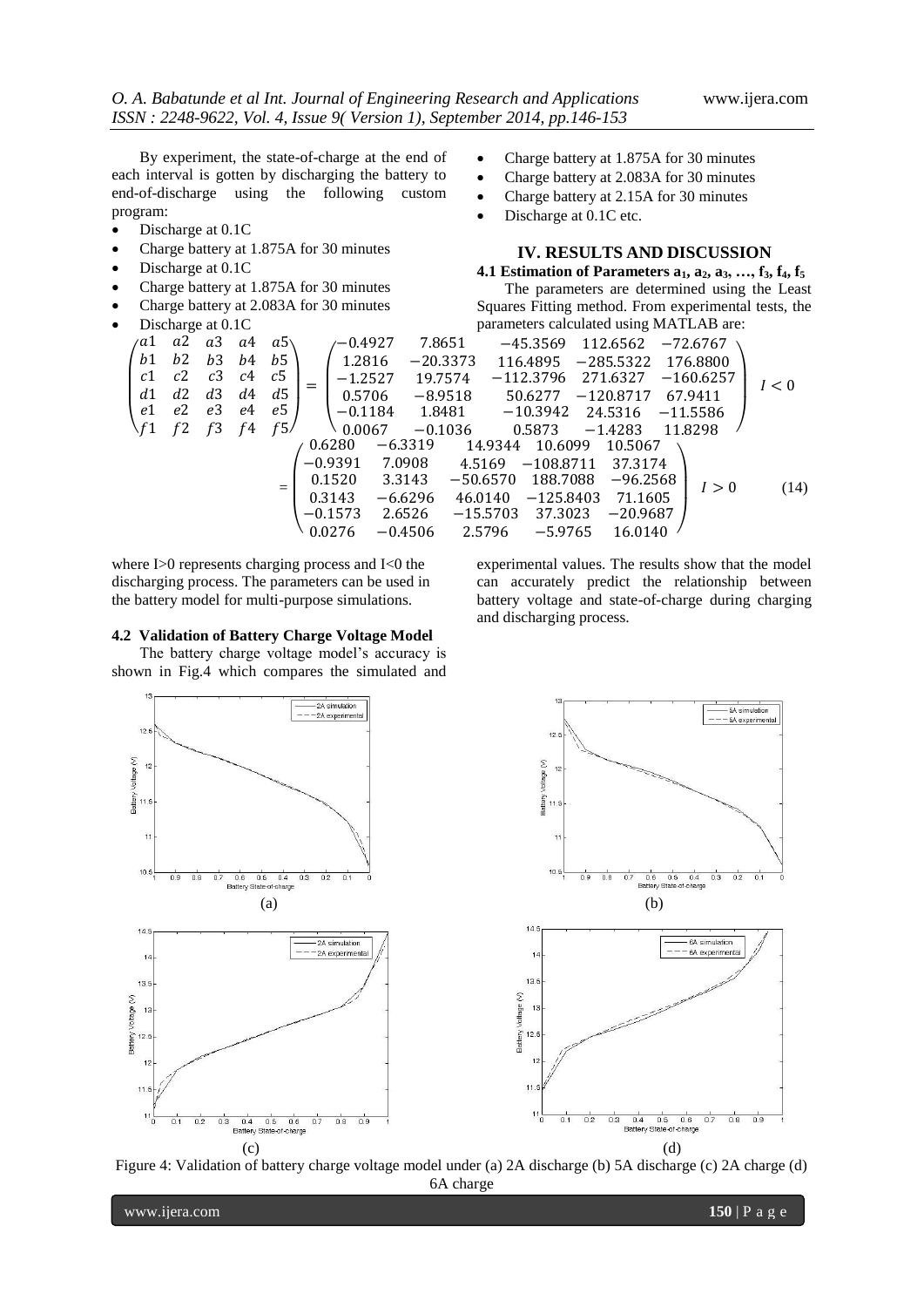Battery state-of-charge is a measure of how much current the battery can deliver after a discharge or charge. SOC has its value between 0 and 1. 0% SOC does not mean that the battery can no longer deliver an amount of current; it means the battery cannot go below this value without causing some kind of (possibly irreversible) damage [29]. Figure 4 shows that the relationship between battery terminal voltage and SOC is fairly linear except at the initial and final stages of SOC.

### **4.3 Battery Voltage Curves for Different Current Rates**

Fig. 5 and Fig.6 show battery voltage variations measured under charging and discharging currents respectively. From Fig. 5, as the fully discharged battery is charged, the voltage initially rises quickly; but as the charging progresses, the rate of voltage rise slows down; as the battery approaches full charge, the voltage rises quickly again. A similar condition is seen in Fig. 6 where the voltage decreases quickly at the initial and final stages of the discharge process.



Figure 5: Battery voltage variations measured under charging currents of 6A and 2A



Figure 6: Battery voltage variations measured under discharging currents of 5.924A and 2A

#### **4.4 Battery Charging Efficiency**

The charging efficiency of the battery estimated from (13) using experimental data is 0.8703. This value is close to 0.9 used in the simulation.

#### **4.5 Battery Charge Voltage Model Application to Measured Data**

Variation in solar radiation results in the variation of photovoltaic module current and voltage. From Fig. 7, error occur using (7) directly because the model detects reduction in PV module voltage (which is as a result of lowering of solar radiation) as a reduction in battery state-of-charge. This error is corrected by compensating the battery charge voltage model with the state-of-charge model.



Figure 7: Matlab program display of (a) Battery voltage curve (b) Battery state-of-charge showing error (c) Adjusted battery state-of-charge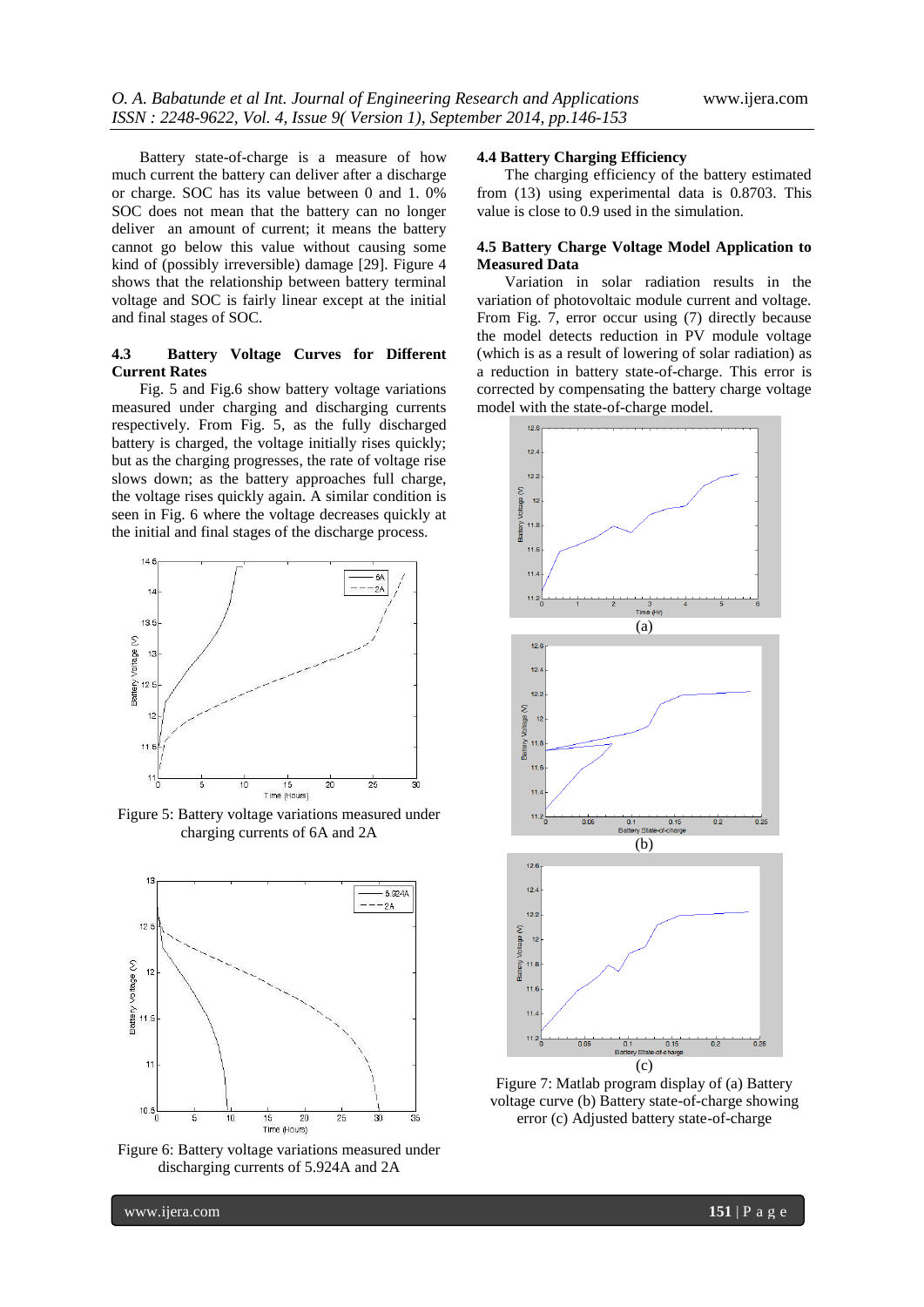#### **4.6 Comparison between Model Simulation Result and Measured Data**

Fig. 8 shows the application of the simulation models to measured data. This confirms that the battery state-of-charge model is fairly accurate. The major concern is that the model results into errors if the initial/starting state-of-charge is not precisely determined. This however, can be estimated using the battery charge voltage model.



Figure 8: Comparison between Model Simulation Result and Measured Data

#### **V. CONCLUSION**

Energy storage through the use of battery is widely used in photovoltaic system applications to create a balance between the intermittent supply of solar radiation and energy demand. To manage the battery to its best potential, the prediction of its stateof-charge is essential. However, the state-of-charge of a connected battery cannot be measured, therefore, two estimation models are studied. These models are battery state-of-charge using ampere-hour counting method and battery charge voltage models. The battery charge voltage characteristic response is modeled by using the equation fit method which expresses the battery charge voltage variations by a 5th order polynomial in term of the battery state-ofcharge and the battery current. This model which is implemented using MATLAB predicts the state-ofcharge following the measure of the battery voltage under load. It is then corrected for errors which may result from reduced charge voltage due to variation of solar radiation. The accuracy of the models is verified in various experiments involving a number of charging and discharging cycles under laboratory experiments.

# **REFERENCES**

- [1] O. Ibidapo-Obe, O.O.E. Ajibola, *Towards a Renewable Energy Development for Rural Power Sufficiency. International Conference on Innovations in Engineering and Technology*. (2011)
- [2] S.A. Okedi, *Environment impact assessment and energy development in Nigeria*, *Damtech Nigeria Ltd*, Jos (1995)
- [3] C.A. Koghe, *Geology of Nigeria*, *Elizabethan publishing company*, Lagos (1978)
- [4] O.I. Okoro, and E. Chikuni, *Power sector reforms in Nigeria: opportunities and challenges. Journal of Energy in Southern Africa, vol.18, No. 3*, pp.52-57 (2007)
- [5] O.I. Okoro, E. Chikuni, P.O. Oluseyi, P. Govender, *Conventional Energy Sources In Nigeria: A Statistical Approach.*
- [6] Science Reference: Fossil fuel. http://www.sciencedaily.com/articles/f/fossil \_fuel.htm Accessed 24 August, 2013
- [7] *Yankari-Reports: FG urges Nigerians to explore renewable energy for positive development.* [http://yankarireports.com/fg](http://yankarireports.com/fg-urges-nigerians-to-explore-renewable-energy-for-positive-development/)[urges-nigerians-to-explore-renewable](http://yankarireports.com/fg-urges-nigerians-to-explore-renewable-energy-for-positive-development/)[energy-for-positive-development/](http://yankarireports.com/fg-urges-nigerians-to-explore-renewable-energy-for-positive-development/) (2013). Accessed 21 June, 2013.
- [8] A.V. Herzog, T.E. Lipman, D.M. Kammen, *Encyclopedia of Life Support Systems (EOLSS) Forerunner Volume. Perspectives and Overview of Life Support Systems and Sustainable Development*, Part 4C. Energy Resource Science and Technology Issues in Sustainable Development –Renewable Energy Sources.
- [9] O.C. Ileoje, *Potentials for Renewable Energy Application in Nigeria, Energy Commission of Nigeria*, 5 – 16. (1997)
- [10] P.A. Ilenikhena, L.N. Ezemonye, *Solar Energy Applications in Nigeria. WEC Montreal.* Paper No. 135 Revised. (2010)
- [11] O.U. Oparaku, *Photovoltaic Systems for Distributed Power Supply in Nigeria. Renewable Energy*, Vol. 25, No. 1, 2002. pp. 31-40. doi:10.1016/S0960-1481(00)00203- 2.
- [12] D. Fridley, *Nine Challenges of Alternative Energy. Post Carbon Institute*. (2010)
- [13] T. Dahl, *Photovoltaic Power Systems. Technology White Paper.* http://polarpower.org/static/docs/PVWhiteP aper1\_31.pdf Accessed 15 August, 2013
- [14] D. Fendri, M. Chaabene, *Dynamic model to follow the state of charge of a lead-acid battery connected to photovoltaic panel. Energy Conversion and Management* 64.587–593. (2012)
- [15] C. Armenta, *Prediction of battery behavior in SAPV applications. Renewable Energy*. 28, 11,1671–84 (2003)
- [16] M. Coleman, C. Lee, C. Zhu, W.G. Hurley, *State-of-Charge Determination from EMF Voltage Estimation: Using Impedance, Terminal Voltage, and Current for Lead-Acid and Lithium-Ion Batteries.*

www.ijera.com **152** | P a g e